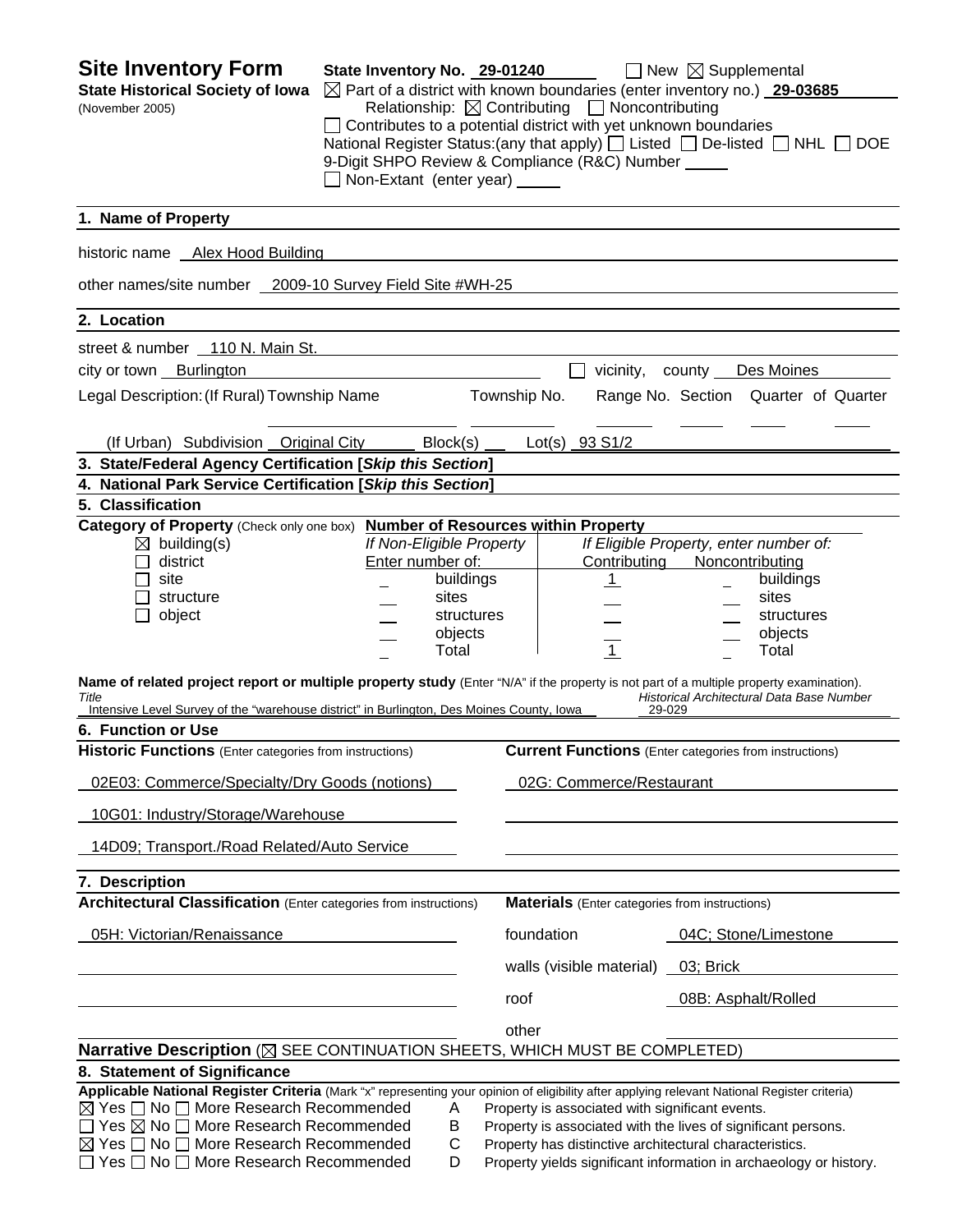| Des Moines<br>Address 110 N. Main St<br>County                                                                                                                                                                                                                                                                                                                                                                                                                                                                                                                                                                                                                                                                                                                                                                                                                                                                                                                                                                                                                                                                                                                                                                                                                                                                                                                                                                                                                                                                                                                                                                                       | Site Number<br>29-01240                                                |
|--------------------------------------------------------------------------------------------------------------------------------------------------------------------------------------------------------------------------------------------------------------------------------------------------------------------------------------------------------------------------------------------------------------------------------------------------------------------------------------------------------------------------------------------------------------------------------------------------------------------------------------------------------------------------------------------------------------------------------------------------------------------------------------------------------------------------------------------------------------------------------------------------------------------------------------------------------------------------------------------------------------------------------------------------------------------------------------------------------------------------------------------------------------------------------------------------------------------------------------------------------------------------------------------------------------------------------------------------------------------------------------------------------------------------------------------------------------------------------------------------------------------------------------------------------------------------------------------------------------------------------------|------------------------------------------------------------------------|
| City<br><b>Burlington</b>                                                                                                                                                                                                                                                                                                                                                                                                                                                                                                                                                                                                                                                                                                                                                                                                                                                                                                                                                                                                                                                                                                                                                                                                                                                                                                                                                                                                                                                                                                                                                                                                            | 29-03685<br>District Number                                            |
| <b>Criteria Considerations</b><br>$\Box$ A Owned by a religious institution or used<br>$\Box$ E A reconstructed building, object, or structure.<br>for religious purposes.<br>$\Box$ F A commemorative property.<br>B Removed from its original location.<br>C A birthplace or grave.<br>50 years.<br>D A cemetery                                                                                                                                                                                                                                                                                                                                                                                                                                                                                                                                                                                                                                                                                                                                                                                                                                                                                                                                                                                                                                                                                                                                                                                                                                                                                                                   | □ G Less than 50 years of age or achieved significance within the past |
| Areas of Significance (Enter categories from instructions)<br><b>Significant Dates</b><br>Construction date                                                                                                                                                                                                                                                                                                                                                                                                                                                                                                                                                                                                                                                                                                                                                                                                                                                                                                                                                                                                                                                                                                                                                                                                                                                                                                                                                                                                                                                                                                                          |                                                                        |
| 1869-70<br>05: Commerce<br>Other dates, including renovation<br>1900 fire, 1910 interior remodel                                                                                                                                                                                                                                                                                                                                                                                                                                                                                                                                                                                                                                                                                                                                                                                                                                                                                                                                                                                                                                                                                                                                                                                                                                                                                                                                                                                                                                                                                                                                     | l I check if circa or estimated date                                   |
| <b>Architect/Builder</b><br><b>Significant Person</b><br>(Complete if National Register Criterion B is marked above)<br>Architect                                                                                                                                                                                                                                                                                                                                                                                                                                                                                                                                                                                                                                                                                                                                                                                                                                                                                                                                                                                                                                                                                                                                                                                                                                                                                                                                                                                                                                                                                                    |                                                                        |
| <b>Builder</b>                                                                                                                                                                                                                                                                                                                                                                                                                                                                                                                                                                                                                                                                                                                                                                                                                                                                                                                                                                                                                                                                                                                                                                                                                                                                                                                                                                                                                                                                                                                                                                                                                       |                                                                        |
| Narrative Statement of Significance ( $\boxtimes$ SEE CONTINUATION SHEETS, WHICH MUST BE COMPLETED)                                                                                                                                                                                                                                                                                                                                                                                                                                                                                                                                                                                                                                                                                                                                                                                                                                                                                                                                                                                                                                                                                                                                                                                                                                                                                                                                                                                                                                                                                                                                  |                                                                        |
| 9. Major Bibliographical References                                                                                                                                                                                                                                                                                                                                                                                                                                                                                                                                                                                                                                                                                                                                                                                                                                                                                                                                                                                                                                                                                                                                                                                                                                                                                                                                                                                                                                                                                                                                                                                                  |                                                                        |
| Bibliography $\boxtimes$ See continuation sheet for citations of the books, articles, and other sources used in preparing this form                                                                                                                                                                                                                                                                                                                                                                                                                                                                                                                                                                                                                                                                                                                                                                                                                                                                                                                                                                                                                                                                                                                                                                                                                                                                                                                                                                                                                                                                                                  |                                                                        |
| 10. Geographic Data                                                                                                                                                                                                                                                                                                                                                                                                                                                                                                                                                                                                                                                                                                                                                                                                                                                                                                                                                                                                                                                                                                                                                                                                                                                                                                                                                                                                                                                                                                                                                                                                                  |                                                                        |
| <b>UTM References (OPTIONAL)</b><br>Easting<br>Northing<br>Zone<br>Zone<br>Easting                                                                                                                                                                                                                                                                                                                                                                                                                                                                                                                                                                                                                                                                                                                                                                                                                                                                                                                                                                                                                                                                                                                                                                                                                                                                                                                                                                                                                                                                                                                                                   | Northing                                                               |
| 2<br>1                                                                                                                                                                                                                                                                                                                                                                                                                                                                                                                                                                                                                                                                                                                                                                                                                                                                                                                                                                                                                                                                                                                                                                                                                                                                                                                                                                                                                                                                                                                                                                                                                               |                                                                        |
| 3<br>4                                                                                                                                                                                                                                                                                                                                                                                                                                                                                                                                                                                                                                                                                                                                                                                                                                                                                                                                                                                                                                                                                                                                                                                                                                                                                                                                                                                                                                                                                                                                                                                                                               |                                                                        |
| See continuation sheet for additional UTM references or comments                                                                                                                                                                                                                                                                                                                                                                                                                                                                                                                                                                                                                                                                                                                                                                                                                                                                                                                                                                                                                                                                                                                                                                                                                                                                                                                                                                                                                                                                                                                                                                     |                                                                        |
| 11. Form Prepared By                                                                                                                                                                                                                                                                                                                                                                                                                                                                                                                                                                                                                                                                                                                                                                                                                                                                                                                                                                                                                                                                                                                                                                                                                                                                                                                                                                                                                                                                                                                                                                                                                 |                                                                        |
| name/title David Roed, Volunteer                                                                                                                                                                                                                                                                                                                                                                                                                                                                                                                                                                                                                                                                                                                                                                                                                                                                                                                                                                                                                                                                                                                                                                                                                                                                                                                                                                                                                                                                                                                                                                                                     | Rebecca Lawin McCarley, Consultant, Davenport, IA                      |
| organization Burlington Historic Preservation Commission                                                                                                                                                                                                                                                                                                                                                                                                                                                                                                                                                                                                                                                                                                                                                                                                                                                                                                                                                                                                                                                                                                                                                                                                                                                                                                                                                                                                                                                                                                                                                                             | date revised March 20, 2014                                            |
| street & number_ City Hall, 400 Washington Street                                                                                                                                                                                                                                                                                                                                                                                                                                                                                                                                                                                                                                                                                                                                                                                                                                                                                                                                                                                                                                                                                                                                                                                                                                                                                                                                                                                                                                                                                                                                                                                    | telephone 319-753-8158                                                 |
| <b>Burlington</b><br>city or town<br>state lowa                                                                                                                                                                                                                                                                                                                                                                                                                                                                                                                                                                                                                                                                                                                                                                                                                                                                                                                                                                                                                                                                                                                                                                                                                                                                                                                                                                                                                                                                                                                                                                                      | zip code 52601                                                         |
| ADDITIONAL DOCUMENTATION (Submit the following items with the completed form)                                                                                                                                                                                                                                                                                                                                                                                                                                                                                                                                                                                                                                                                                                                                                                                                                                                                                                                                                                                                                                                                                                                                                                                                                                                                                                                                                                                                                                                                                                                                                        |                                                                        |
| <b>FOR ALL PROPERTIES</b><br>Map: showing the property's location in a town/city or township.<br>1.<br>Site plan: showing position of buildings and structures on the site in relation to public road(s).<br>2.<br>Photographs: representative black and white photos. If the photos are taken as part of a survey for which the Society is to be<br>3.<br>curator of the negatives or color slides, a photo/catalog sheet needs to be included with the negatives/slides and the following<br>needs to be provided below on this particular inventory site:<br>Roll/slide sheet #<br>Frame/slot #<br>Roll/slide sheet #<br>Frame/slot #<br>Roll/slide sheet #<br>Frame/slot #<br>$\boxtimes$ See continuation sheet or attached <i>photo &amp; slide catalog sheet</i> for list of photo roll or slide entries.<br>$\boxtimes$ Photos/illustrations without negatives are also in this site inventory file.<br>FOR CERTAIN KINDS OF PROPERTIES, INCLUDE THE FOLLOWING AS WELL<br>Farmstead & District: (List of structures and buildings, known or estimated year built, and contributing or noncontributing status)<br>1.<br>2.<br><b>Barn:</b><br>A sketch of the frame/truss configuration in the form of drawing a typical middle bent of the barn.<br>a.<br>A photograph of the loft showing the frame configuration along one side.<br>b.<br>A sketch floor plan of the interior space arrangements along with the barn's exterior dimensions in feet.<br>c.<br>State Historic Preservation Office (SHPO) Use Only Below This Line<br>Concur with above survey opinion on National Register eligibility: $\Box$ Yes $\Box$ No | Date Taken<br>Date Taken<br>Date Taken<br>More Research Recommended    |
| This is a locally designated property or part of a locally designated district.                                                                                                                                                                                                                                                                                                                                                                                                                                                                                                                                                                                                                                                                                                                                                                                                                                                                                                                                                                                                                                                                                                                                                                                                                                                                                                                                                                                                                                                                                                                                                      |                                                                        |
| Comments:                                                                                                                                                                                                                                                                                                                                                                                                                                                                                                                                                                                                                                                                                                                                                                                                                                                                                                                                                                                                                                                                                                                                                                                                                                                                                                                                                                                                                                                                                                                                                                                                                            |                                                                        |
| Evaluated by (name/title):                                                                                                                                                                                                                                                                                                                                                                                                                                                                                                                                                                                                                                                                                                                                                                                                                                                                                                                                                                                                                                                                                                                                                                                                                                                                                                                                                                                                                                                                                                                                                                                                           | Date:                                                                  |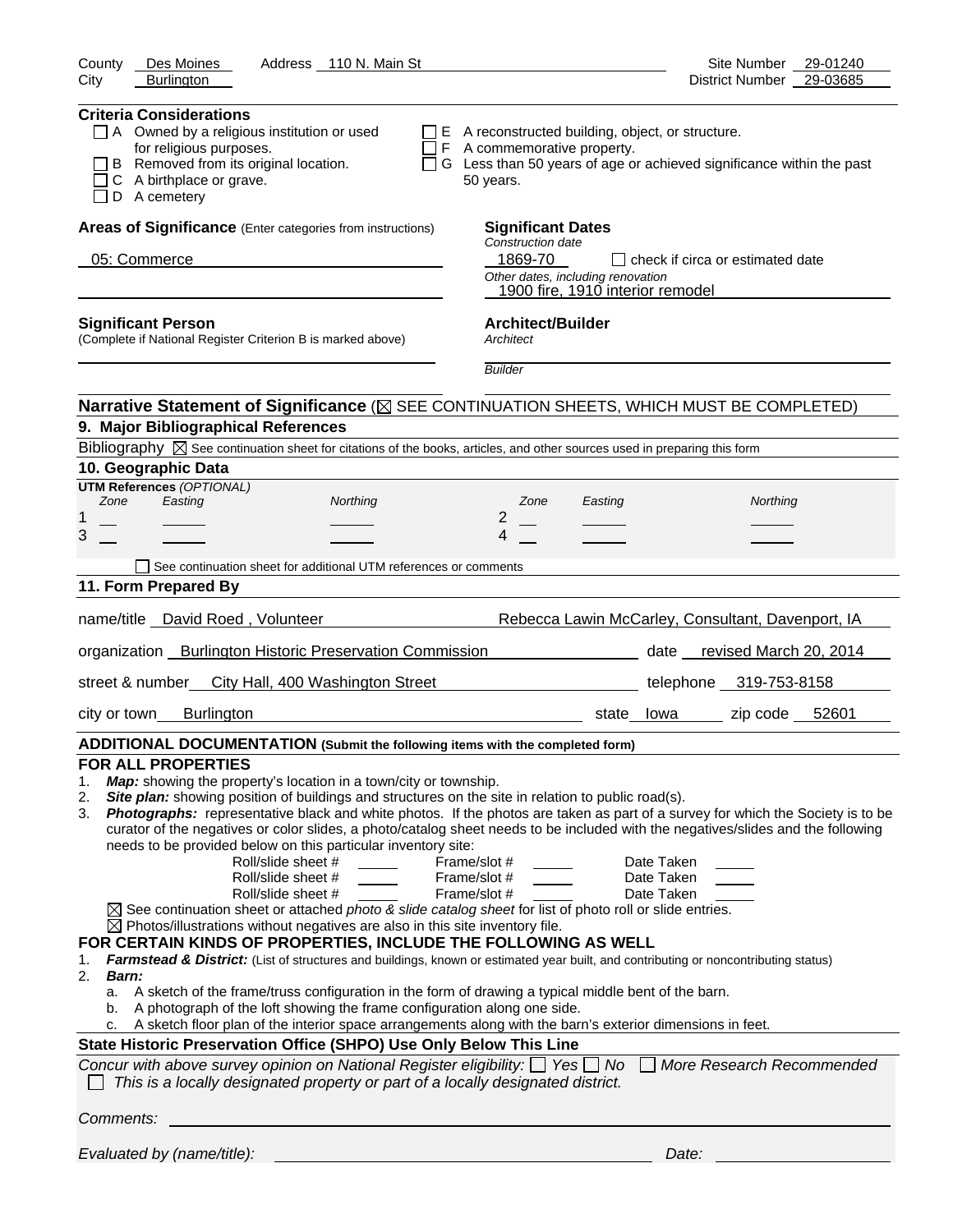Page 1

| Alex Hood Building | Des Moines |
|--------------------|------------|
| Name of Property   | County     |
| 110 N. Main St     | Burlington |
| Address            | City       |

#### **7. Narrative Description**

This is a three-story brick Renaissance Revival commercial building constructed around 1869. The first story was previously modified by the installation of structural glass panels. The overall form of the storefront redesign remains intact, though the panels appear to have been painted or clad. The upper story windows retain six-over-six-light double-hung windows with brick segmental arch hoods with keystones and shoulders. The decorative brick cornice also remains intact. Segmental arch windows are found on the rear of the building.

#### **8. Narrative Statement of Significance**

The Alex Hood Building appears to contribute historically and architecturally to the potential Downtown Commercial Historic District (#29-03685). The building was constructed around 1869 during a period of construction associated with the completion of the Chicago, Burlington, & Quincy railroad bridge over the Mississippi River. The building retains six-over-six-light double-hung windows, decorative window hoods, and a decorative brick cornice. It provided early space for several successful businesses that outgrew this space and continued in larger buildings, such as wholesale grocers Biklen, Winzer & Co and wholesale dry goods company of Schramm & Schmieg. It was associated with other locally significant businesses after the 1900 fire, including N.J. Burt & Company and Barngrover Glass. The building stands among a handful of buildings on this block constructed in this period, reflecting the growth of Burlington at this time. This history and architecture contributes to the significance of the district.

This commercial building was previously evaluated as individually eligible in 1978. The survey form states that "although altered on the first story, this building retains its original detail on the upper floors and is an excellent example of the Renaissance Revival as applied to a Victorian commercial building." The building does not appear to have been substantially changed since this 1978 evaluation. The altered storefront appears to have had its structural glass panels clad or painted. The upper story windows and brick detailing remain intact. Thus, it appears to remain individually eligible for the National Register of Historic Places under Criterion C. Additionally, it was associated with locally significant businesses, such as Schramm & Schmieg, N.J. Burt & Company, and Barngrover Glass. Thus, it likely would also be individually eligible under Criterion A.

Barton T. David owned the property at 110 N. Main (south half of Lot 93) prior to 1866. He sold it to Alex Hood on April 27, 1869 for \$5,250 (Transfer Book 1 pg 8; Deed book 36: 116). The railroad bridge was completed over the Mississippi River in Burlington in 1869, spurring significant construction. A note in the *Hawk-Eye* in August 1869 states that the Barton T. David building was being demolished for Hood to build a new block. On October 30, 1869, the *Hawk-Eye* reported that work was progressing on David and Hood's new block. John S. David owned Lot 94 to the south (106-108 N. Main), and he appears to have then built a three-storefront building in conjunction with Alex Hood (110 N. Main). Work was noted as being finished on David and Hood's Block in the *Hawk-Eye* on March 20, 1870. Alex Hood then sold the property to Rand & Carson on December 31, 1870. They continued to own it until their deaths in the 1890s. Rand & Carson were partners in a lumber business on Jefferson, as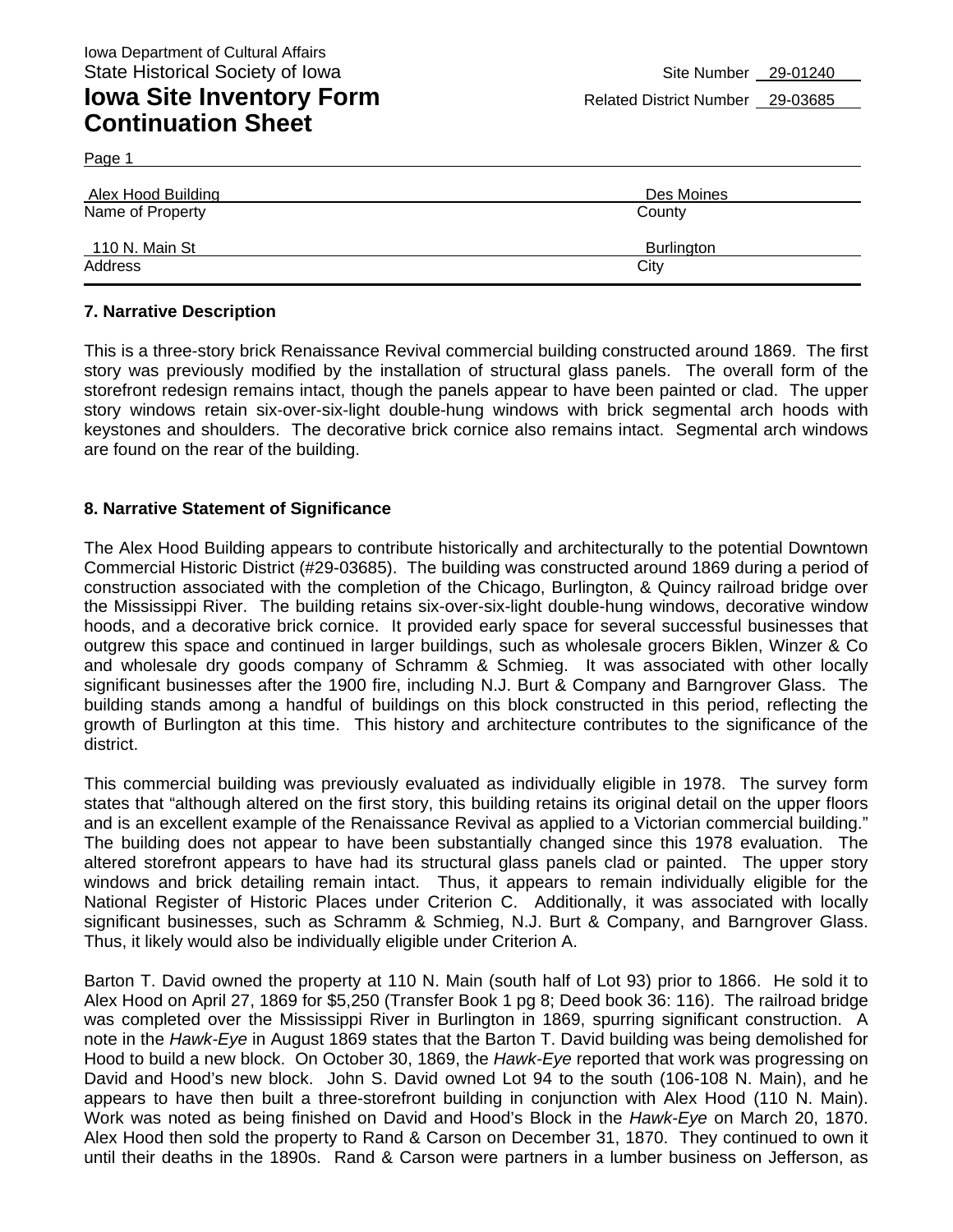Page 2

| <b>Alex Hood Building</b> | Des Moines        |  |
|---------------------------|-------------------|--|
| Name of Property          | County            |  |
| 110 N. Main St            | <b>Burlington</b> |  |
| Address                   | City              |  |

well as heavily involved in real estate and owning other property on this block. Thus, it appears that they owned the property as an investment.

The first business listed at 10 N. Main Street was J.H. Wyman & Co., Wallpaper & Window Shades, and Mrs. Merrill, Dyers and Scourers (City Directory 1869: 110). Wyman then advertised in the *Hawk-Eye* later in 1869 at 16 (116) N. Main, so it is unknown if he was here and moved or if the directory is indicating a location to the north (misprint or renumbering with new construction). The next identified business at 110 N. Main is T.W. Barhydt & Co, boots and shoes, with ads in the *Burlington Hawk-Eye*  on February 14, 1871 and March 10, 1871 (page 2). It is referenced as located in David's Block, further suggesting a connection with the building/section to the south. T.W. Barhydt and A.G. Barhydt then continued the business at 10 N. Main after M.E. Gillette withdrew (*Hawk-Eye,* February 12, 1873). Around 1874, he moved south to 108 N. Main. Starker, Hagemann & Co then apparently moved from 106 to 110 N. Main, as they were located at 10 N. Main when they dissolved in 1875. The successor business of Biklen, Winzer & Co then continued in their space at 110 N. Main. In 1876, Bilklen, Winzer & Co., wholesale grocers and tea dealers, were listed at 110 N. Main Street. They organized in 1875, located at 110-112 N. Main Street – a space 60 feet by 120 feet. They were a major wholesale grocery business, operating throughout Iowa, Illinois, and Missouri (*Portrait and Biographical Album of Des Moines County, Iowa* 1888: 765).

However, fire then struck the building to the south at 100-104 N. Main in June 1877, which appears to have then significantly damaged the two sections of this 1869-70 block owned by David at 106-108 N. Main. Bicklen, Winzer & Co were then occupying 110 N. Main, and the *Hawk-Eye* notes in June 1877 that the damaged wall of that building is being torn down and replaced. Assuming that it was the south wall, then the full building at 106-108 N. Main was then likely rebuilt at this time. The façade details on 106-108 currently are different than 110, suggesting two periods of construction. The style of windows and cornice detail would likely be consistent with an 1869-70 date for 110 and an 1877-78 date for 106- 108. Biklen, Winzer & Co was operating at 110 N. Main again by December. The *Hawk-Eye* reported on July 16, 1882 that Biklen, Winzer & Co were moving to Central Block, and that Schramm & Schmieg were remodeling 110 N. Main prior to moving in.

Schramm & Schmieg Wholesale Dry Goods & Notions became major tenants at 110 N. Main from 1882 to 1900, having organized as the only exclusively wholesale dry goods house in Burlington. The threestory building is noted to be 30 by 117 feet. Charles F. Schramm and Frederich Schmeig were the partners (*Commercial & Statistical Review of the City of Burlington* 1882: 150). Schramm & Schmieg continued their successful business at this location until the last day of the year 1900 when their store and this location was destroyed by a fire (Antrobus 1915: 83). The business was incorporated in 1905 and in 1908 it was moved to the corner of  $3<sup>rd</sup>$  and Valley (Antrobus 1915: 83). This new building was constructed for the company, and they continued to operate here for several decades (see #29-00092, 201-205 N. 3<sup>rd</sup> Street). Based on historic photographs, it appears that the exterior of the building at 110 N. Main remained standing after the 1900 fire. City directories do not list the address in 1902 and 1906.

After an interior remodel, N.J. Burt & Company purchased the building in May 1910 and opened its wholesale and retail seeds and florist business (Transfer Book 7 pg 17, City Directory 1910-11: 533). A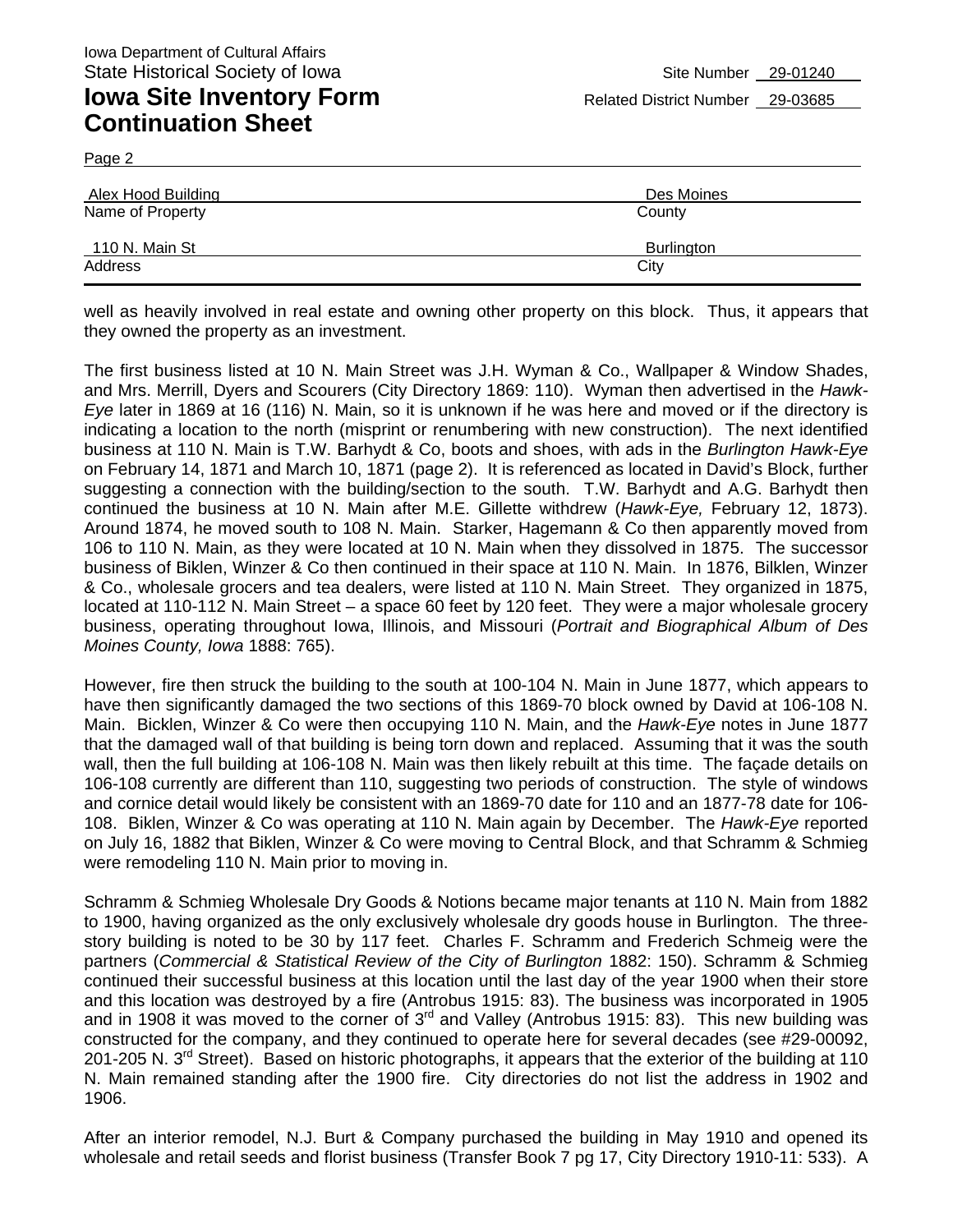Page 3

| Alex Hood Building | Des Moines |
|--------------------|------------|
| Name of Property   | County     |
| 110 N. Main St     | Burlington |
| Address            | City       |

1920-21 Advertisement states that NJ Burt & Co. specialized in Garden, Field and Flower Seeds (City Directory 1920-21 Ad. no pg number – see ad.). It appears that the Great Depression may have affected the NJ Burt & Co. as the mortgage went back to First Iowa State Bank in September 1929 (Transfer Book 7 pg 13).

The building took a turn towards the auto industry in 1924 and 1930 with Eastern Iowa Motors Company, Burlington Auto Market, and Western Armature Service were occupants during that time (City Directory 1924, 1930 pg 330, 316, 1931 Sanborn Map).

CD Barngrover Burlington Glass Company occupied 110 N. Main in 1933 and purchased the building from the bank in May of 1939 (City Directory 1933 pg 383, Transfer Book 7 pg 13). They remained in at this location until the late 1950's when they moved to 219-223 Valley (#29-01640).

In 1957 Bill & Jim Beverage Company, Beer Distributors were listed in this building (1957 City Directory pg 96). The property was purchased by Armond Bibb & Henry Knehbel in April of 1958 (Transfer Book 7 pg 13). The Palace Recreation and Billiards Parlor are listed in the 1960 and 1963 City Directories (pgs 163, 145).

In December of 1968, Burlington Sporting Goods Company Inc. purchased the building and had their business there until they sold to Thomas and Linda Clayton, Clayton's Cyclery and Sports in October of 1992 (Transfer Book 13 pg 15). Then the property was acquired by Cliff and Linda Wilson, Hawkeye Guns Unlimited (Transfer Book 13 pg 15).

#### **9. Major Bibliographical References**

Antrobus, A.T. *History of Des Moines County Iowa and Its People.* Chicago, IL: S.J. Clarke Publishing Company, 1915.

*Burlington Hawk-Eye,* various articles and dates. On microfilm at the Burlington Public Library.

City Directories, Burlington, Iowa, various dates. On microfiche at the Burlington Public Library

*History of Des Moines County, Iowa.* Chicago, IL: Western Historical Company, 1879.

*Portrait and Biographical Album of Des Moines County, Iowa. Chicago, IL: Acme Publishing Company,* 1888.

Sanborn Map Company. "Burlington, Iowa," Fire Insurance Maps. New York: Sanborn Map Company, 1886, 1892, 1900, 1931, 1952.

*A Souvenir of Burlington.* Burlington: Journal Company, 1896.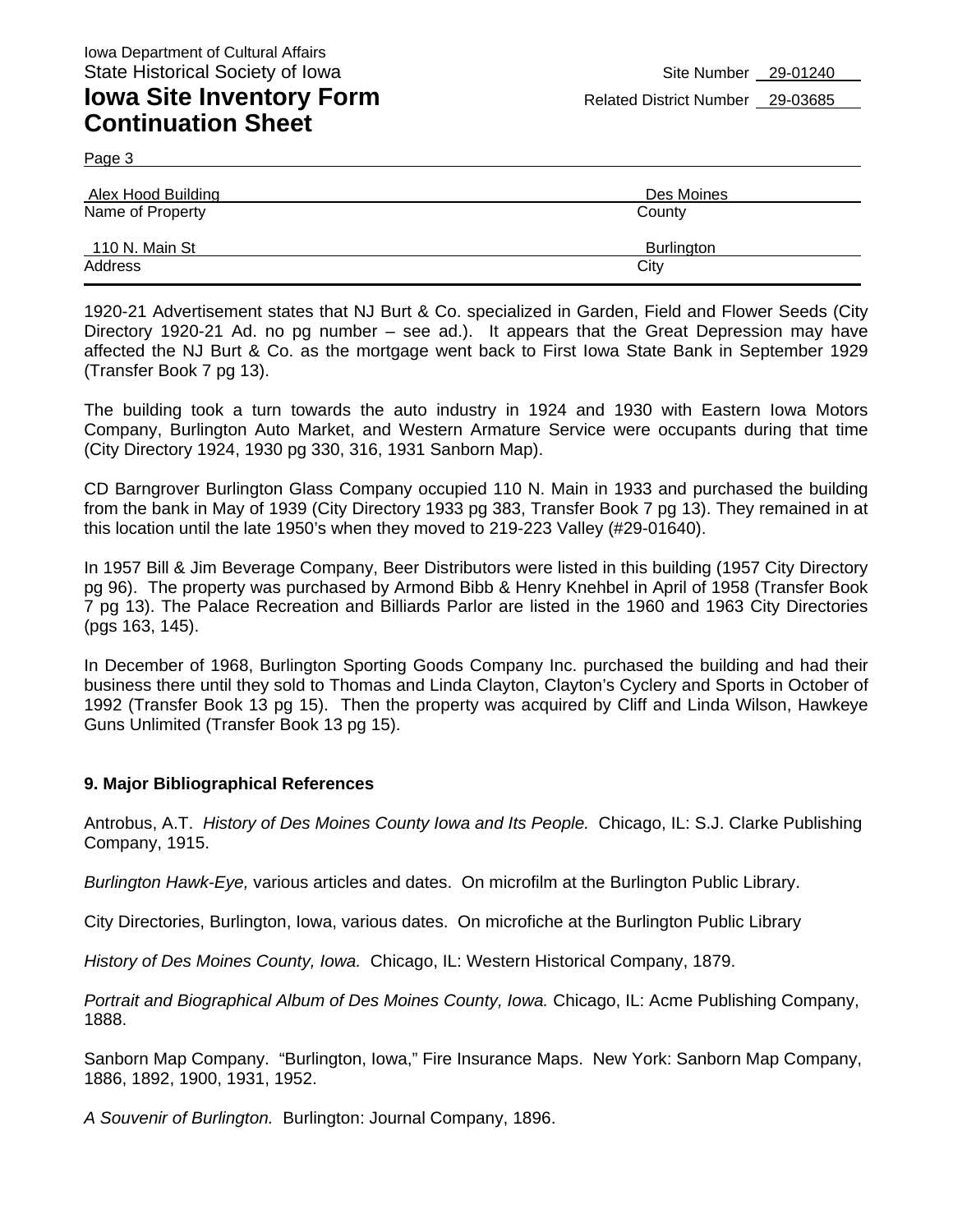Page 4

| Alex Hood Building | Des Moines        |  |
|--------------------|-------------------|--|
| Name of Property   | County            |  |
| 110 N. Main St     | <b>Burlington</b> |  |
| Address            | City              |  |

Spalding, J.L. *Commercial and Statistical Review of the City of Burlington, Iowa.* J.L. Spalding Company, 1882.

Transfer books, Des Moines County Auditor's Office, Burlington, Iowa

Vertical files, Burlington Public Library, Burlington, Iowa.

#### **Location map**

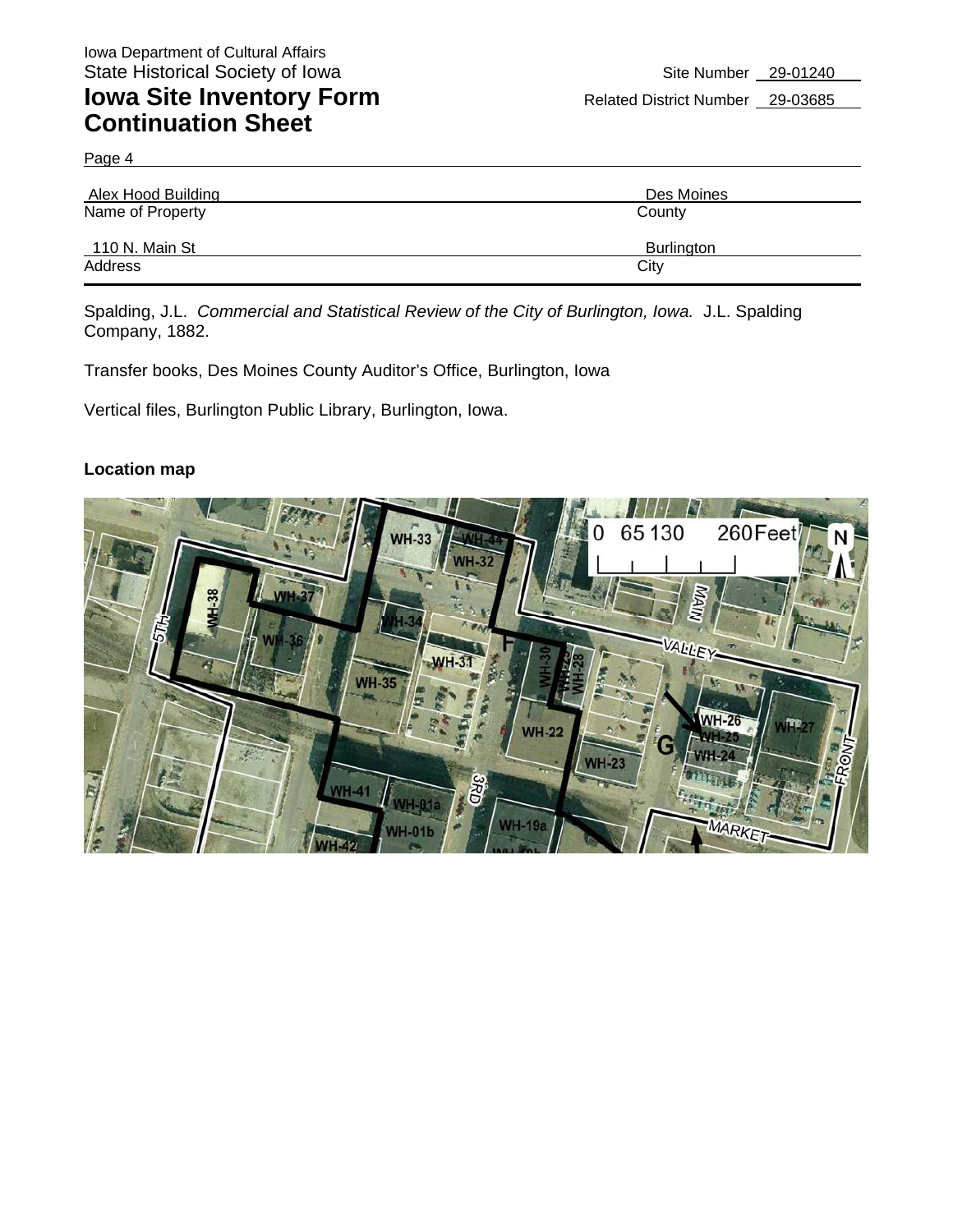Page 5

### **Iowa Site Inventory Form** Related District Number 29-03685 **Continuation Sheet**

| <b>Alex Hood Building</b> | Des Moines        |
|---------------------------|-------------------|
| Name of Property          | County            |
| 110 N. Main St            | <b>Burlington</b> |
| Address                   | City              |

#### **Building plan (from assessor's website)**

|     | 44 HI           |
|-----|-----------------|
| 118 | BLDG1<br>[3540] |
|     | 30              |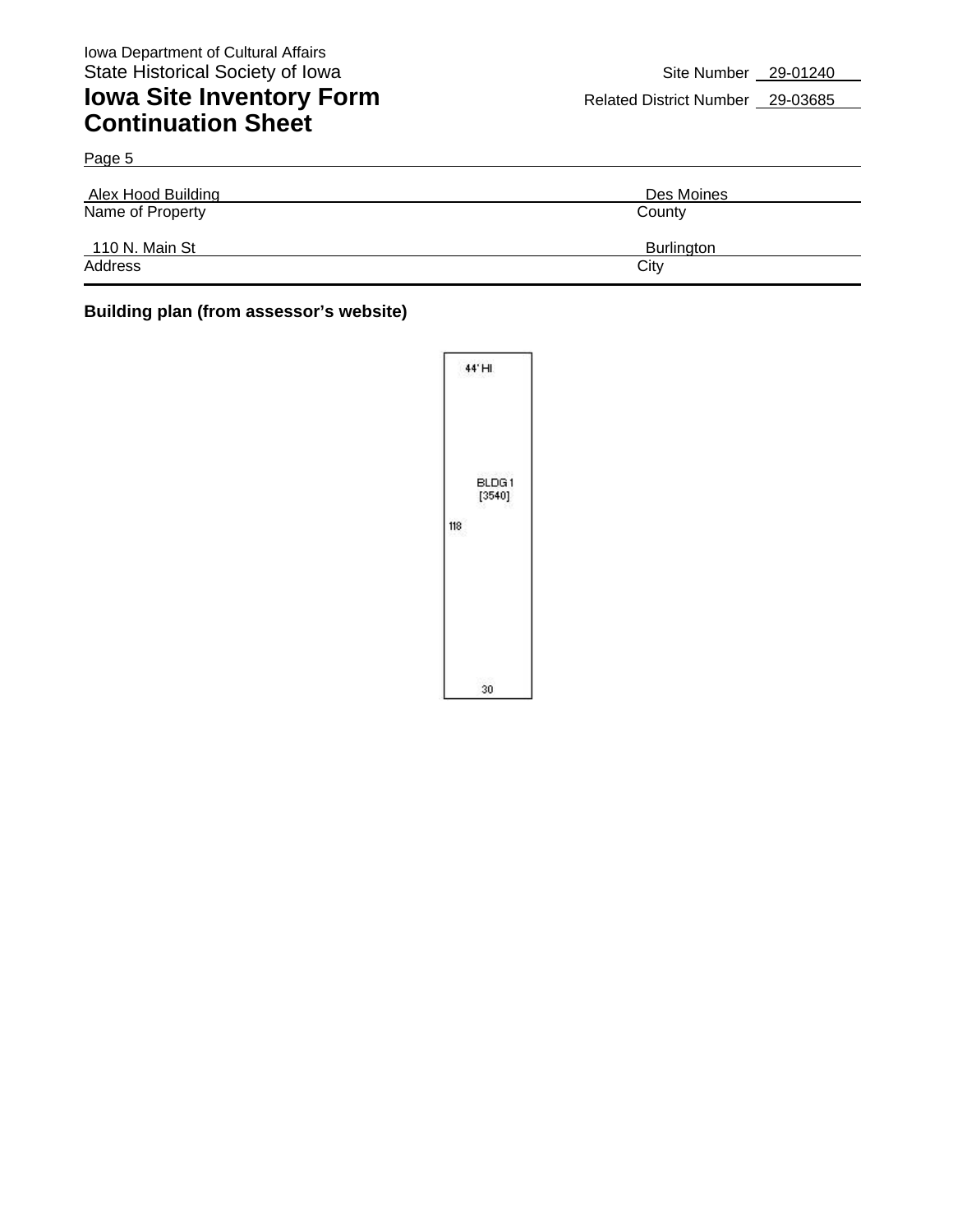| Alex Hood Building | Des Moines |
|--------------------|------------|
| Name of Property   | County     |
| 110 N. Main St     | Burlington |
| Address            | City       |

#### **Historic Photograph**

Page 6



**Schramm & Schmieg in 1896** *Souvenir of Burlington***, page 72.**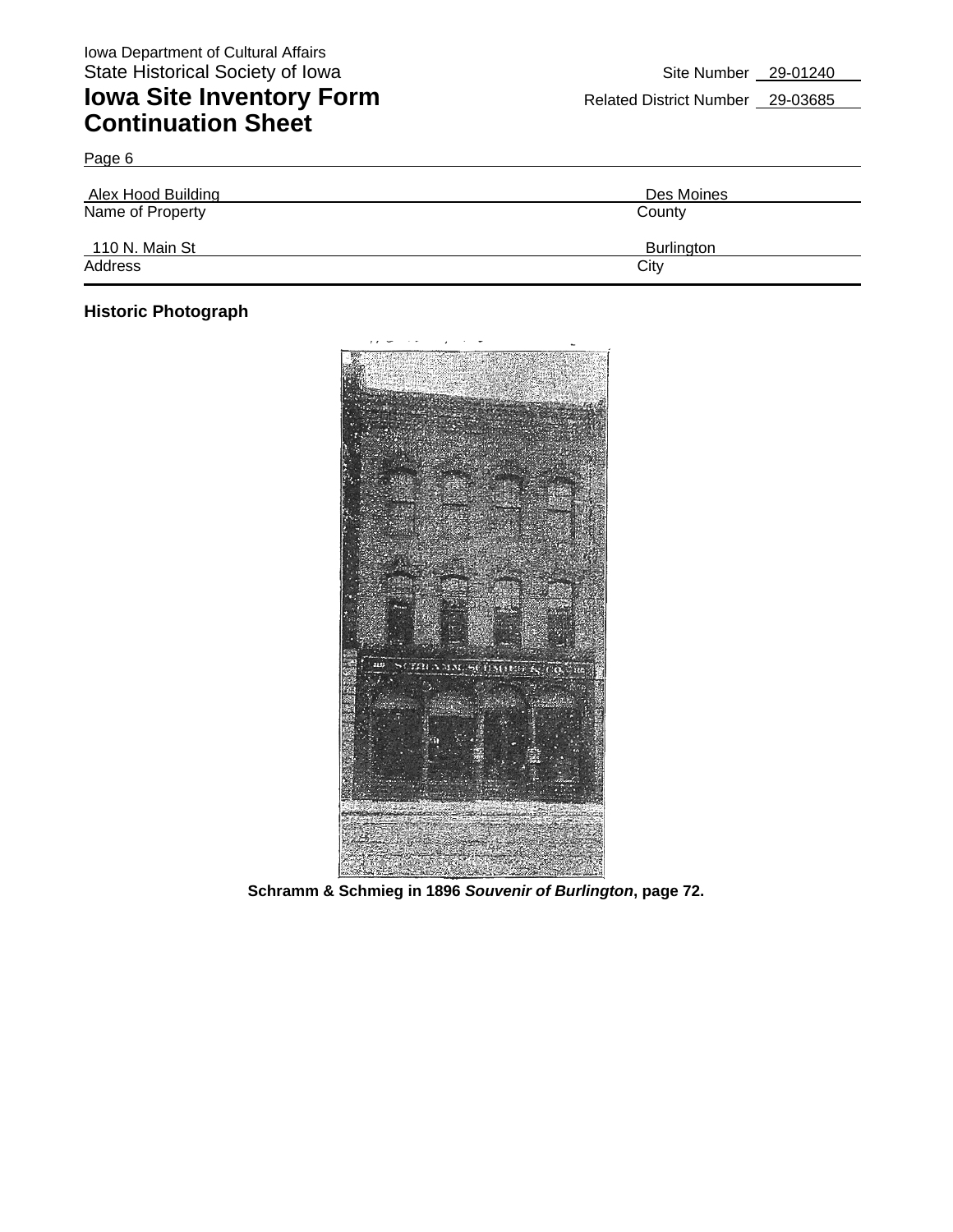| Page 7                    |                   |
|---------------------------|-------------------|
| <b>Alex Hood Building</b> | Des Moines        |
| Name of Property          | County            |
| 110 N. Main St            | <b>Burlington</b> |
| Address                   | City              |

#### **Photograph (digital image)**



**Building, looking east November 2, 2009 R.L. McCarley**